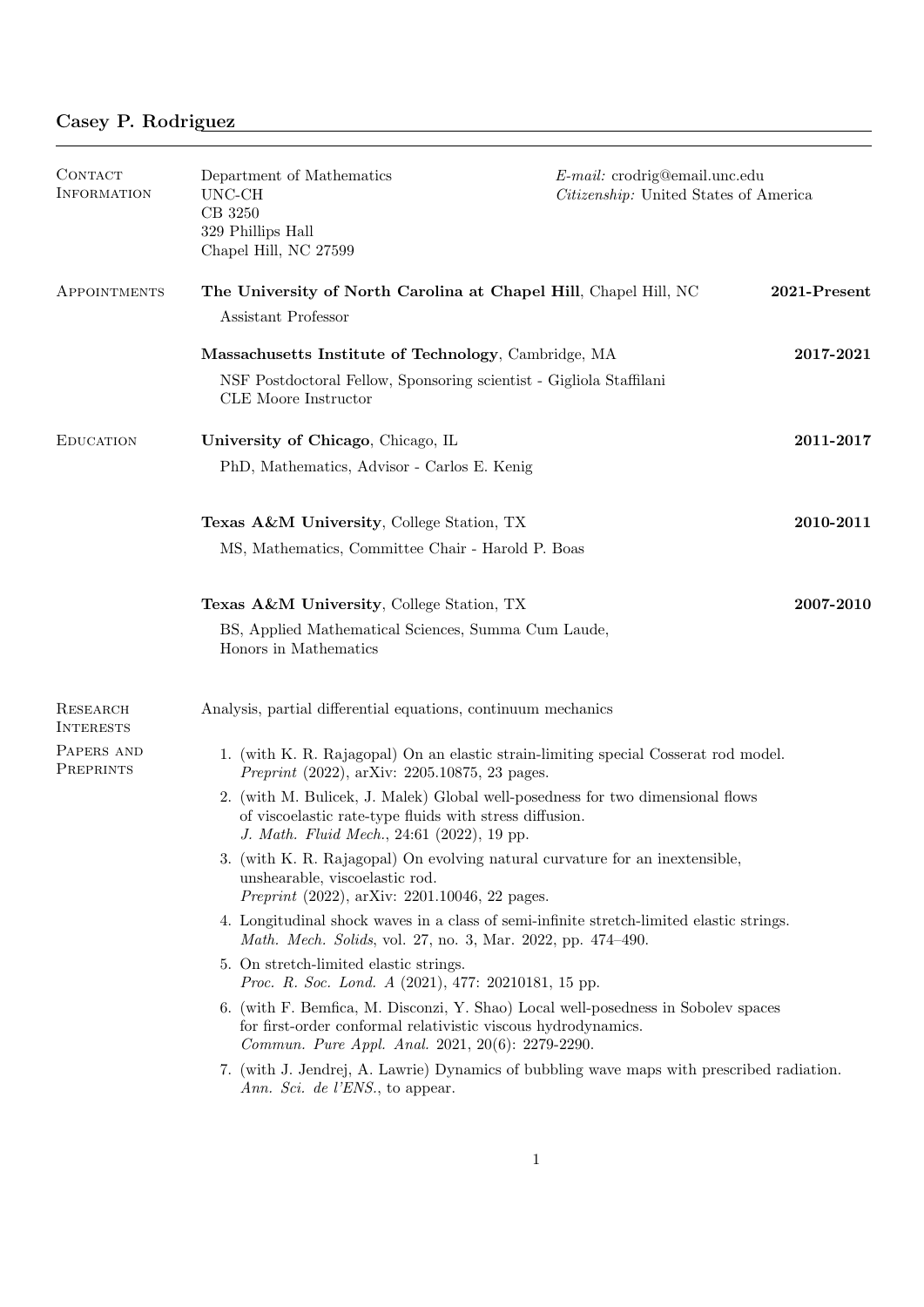|                                                   | 8. Threshold dynamics for corotational wave maps.<br>Analysis and PDE, Vol. 14 (2021), No. 7, 2123-2161.                                                                                                                                                                                                                                                                                                                                                                                                                                                                                                                                                                                                                                                                                                                                                                                                                                                                                                                                                                                                                                                                                                                                                                                                                                                                                                                                        |  |
|---------------------------------------------------|-------------------------------------------------------------------------------------------------------------------------------------------------------------------------------------------------------------------------------------------------------------------------------------------------------------------------------------------------------------------------------------------------------------------------------------------------------------------------------------------------------------------------------------------------------------------------------------------------------------------------------------------------------------------------------------------------------------------------------------------------------------------------------------------------------------------------------------------------------------------------------------------------------------------------------------------------------------------------------------------------------------------------------------------------------------------------------------------------------------------------------------------------------------------------------------------------------------------------------------------------------------------------------------------------------------------------------------------------------------------------------------------------------------------------------------------------|--|
|                                                   | 9. (with A. Lawrie) Conditional stable soliton resolution for a semi-linear Skyrme equation.<br>Ann. PDE (2019), no. 2, Paper No. 15, 59 pp.                                                                                                                                                                                                                                                                                                                                                                                                                                                                                                                                                                                                                                                                                                                                                                                                                                                                                                                                                                                                                                                                                                                                                                                                                                                                                                    |  |
|                                                   | 10. Soliton resolution for equivariant wave maps on a wormhole.<br>Comm. Math. Phys. 359 (2018), no. 1, 375-426.                                                                                                                                                                                                                                                                                                                                                                                                                                                                                                                                                                                                                                                                                                                                                                                                                                                                                                                                                                                                                                                                                                                                                                                                                                                                                                                                |  |
|                                                   | 11. Soliton resolution for corotational wave maps on a wormhole.<br>Int. Math. Res. Not. IMRN, (15): 4603-4706, 2019.                                                                                                                                                                                                                                                                                                                                                                                                                                                                                                                                                                                                                                                                                                                                                                                                                                                                                                                                                                                                                                                                                                                                                                                                                                                                                                                           |  |
|                                                   | 12. Scattering for radial energy-subcritical wave equations in dimensions 4 and 5.<br>Comm. Partial Differential Equations 42 (2017), 852-894.                                                                                                                                                                                                                                                                                                                                                                                                                                                                                                                                                                                                                                                                                                                                                                                                                                                                                                                                                                                                                                                                                                                                                                                                                                                                                                  |  |
|                                                   | 13. Profiles for the radial focusing energy-critical wave equation in odd dimensions.<br>Adv. Differential Equ., 21 (2016), 505-570.                                                                                                                                                                                                                                                                                                                                                                                                                                                                                                                                                                                                                                                                                                                                                                                                                                                                                                                                                                                                                                                                                                                                                                                                                                                                                                            |  |
|                                                   | 14. A partial data result for less regular conductivities in admissible geometries.<br><i>Inverse Probl. Imag.</i> , 10 (2016), 247-262.                                                                                                                                                                                                                                                                                                                                                                                                                                                                                                                                                                                                                                                                                                                                                                                                                                                                                                                                                                                                                                                                                                                                                                                                                                                                                                        |  |
| AWARDS,                                           | Massachusetts Institute of Technology, Cambridge, MA                                                                                                                                                                                                                                                                                                                                                                                                                                                                                                                                                                                                                                                                                                                                                                                                                                                                                                                                                                                                                                                                                                                                                                                                                                                                                                                                                                                            |  |
| <b>FELLOWSHIPS</b>                                | Infinite Kilometer Award (2020)<br>NSF Postdoctoral Research Fellowship (2017-2020)                                                                                                                                                                                                                                                                                                                                                                                                                                                                                                                                                                                                                                                                                                                                                                                                                                                                                                                                                                                                                                                                                                                                                                                                                                                                                                                                                             |  |
|                                                   | University of Chicago, Chicago, IL                                                                                                                                                                                                                                                                                                                                                                                                                                                                                                                                                                                                                                                                                                                                                                                                                                                                                                                                                                                                                                                                                                                                                                                                                                                                                                                                                                                                              |  |
|                                                   | Wirszup Fellowship (2017)                                                                                                                                                                                                                                                                                                                                                                                                                                                                                                                                                                                                                                                                                                                                                                                                                                                                                                                                                                                                                                                                                                                                                                                                                                                                                                                                                                                                                       |  |
|                                                   | Physical Sciences Division Teaching Prize (2016)<br>Lawrence and Josephine Graves Teaching Prize (2015)                                                                                                                                                                                                                                                                                                                                                                                                                                                                                                                                                                                                                                                                                                                                                                                                                                                                                                                                                                                                                                                                                                                                                                                                                                                                                                                                         |  |
| <b>INVITED AND</b><br>CONTRIBUTED<br><b>TALKS</b> | Applied Math and Analysis Seminar, Duke University (Spring 2022)<br>ICERM, Brown University (Fall 2021)<br>Analysis and PDE Seminar, The University of North Carolina at Chapel Hill (Fall 2021)<br>Mathematical Congress of the Americas (Summer 2021)<br>PDE CDT Seminar, University of Oxford (Spring 2021)<br>Colloquium, The University of North Carolina at Chapel Hill (Fall 2020)<br>Mathematical Physics and Harmonic Analysis Seminar, Texas A&M University (Fall 2020)<br>Online North-East PDE and Analysis Seminar (ONEPAS), (Summer 2020)<br>Colloquium, Rutgers University (Spring 2020)<br>Applied Math and Analysis Seminar, Duke University (Fall 2019)<br>Calderón-Zygmund Analysis Seminar, University of Chicago (Spring 2019)<br>Partial Differential Equations Seminar, Brown University (Spring 2019)<br>Analysis and Partial Differential Equations Seminar, Johns Hopkins University (Spring 2019)<br>Analysis and Partial Differential Equations Seminar, UMass Amherst (Spring 2019)<br>Analysis and Partial Differential Equations Seminar, MIT (Fall 2018)<br>FRG Conference, Princeton University (Fall 2017)<br>Dynamical Systems Seminar, Boston University (Fall 2017)<br>Geometric Analysis Colloquium, The Fields Institute (Spring 2017)<br>Joint Mathematics Meetings, Atlanta (Spring 2017)<br>FRG Conference, MIT (Fall 2016)<br>Calderón-Zygmund Analysis Seminar, University of Chicago (Spring 2016) |  |
| PROFESSIONAL<br>SERVICE AND<br><b>ACTIVITIES</b>  | Hiring Committee member for departmental job search, UNC, 2021<br>Faculty advisor for the UNC Achordants, UNC<br>Undergraduate Research Opportunities Program (UROP) Mentor, MIT<br>Undergraduate math double-major advisor, MIT<br>Organizer for the MIT PDE/Analysis Reading Seminar, MIT                                                                                                                                                                                                                                                                                                                                                                                                                                                                                                                                                                                                                                                                                                                                                                                                                                                                                                                                                                                                                                                                                                                                                     |  |